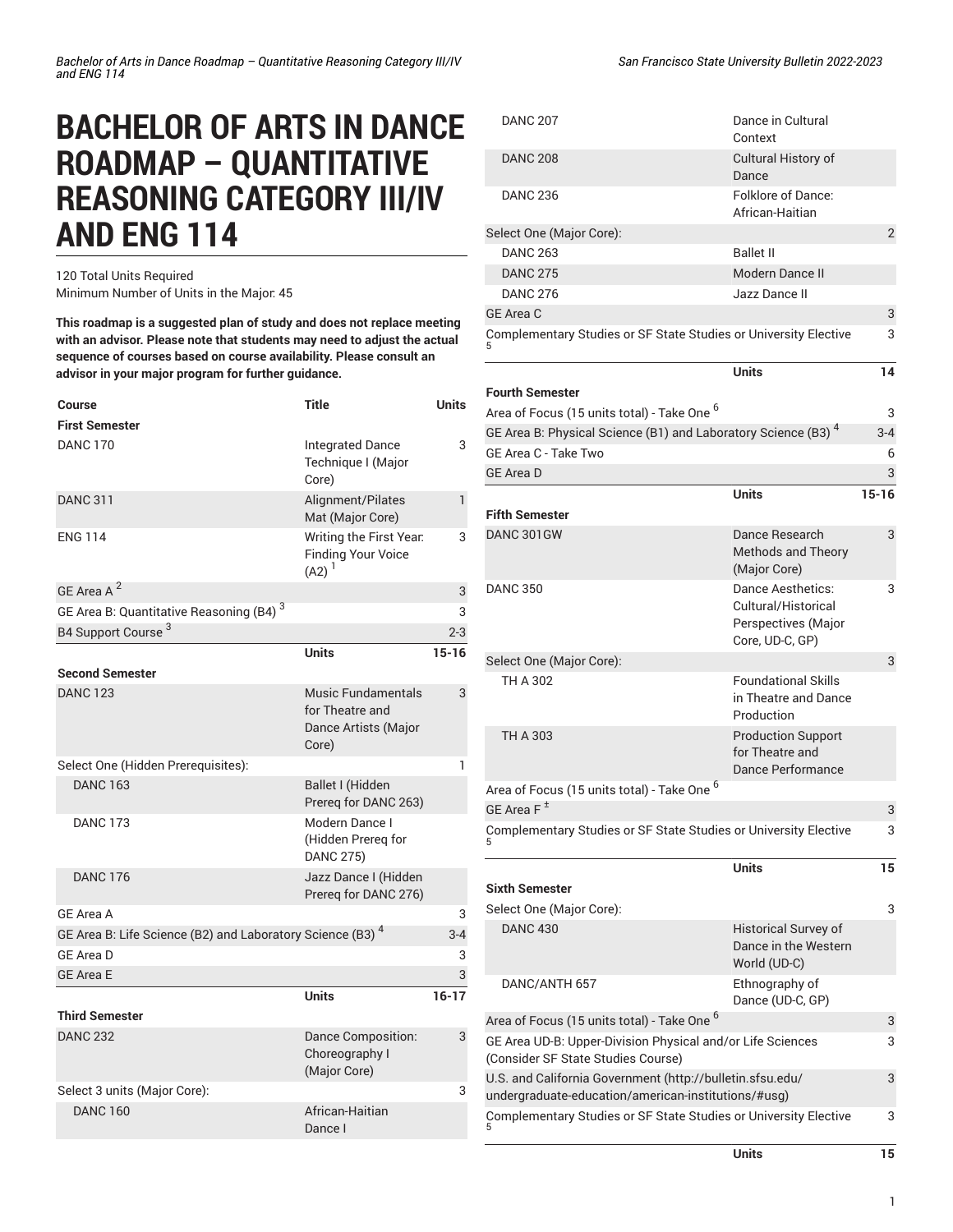## **Seventh Semester**

|                                                                                               | <b>Total Units</b>                            | 120-123 |
|-----------------------------------------------------------------------------------------------|-----------------------------------------------|---------|
|                                                                                               | Units                                         | 15      |
| Complementary Studies or SF State Studies or University Elective<br>- Take Four <sup>5</sup>  |                                               | 12      |
| Area of Focus (15 units total) - Take One <sup>b</sup>                                        |                                               | 3       |
| <b>Eighth Semester</b>                                                                        |                                               |         |
|                                                                                               | Units                                         | 15      |
| Complementary Studies or SF State Studies or University Elective<br>$-$ Take Two <sup>5</sup> |                                               | 6       |
| GE Area UD-D. Upper-Division Social Sciences (Consider SF State<br>Studies Course)            |                                               | 3       |
| Area of Focus (15 units total) - Take One <sup>6</sup>                                        |                                               | 3       |
| <b>DANC 304</b>                                                                               | Issues in Dance<br>Medicine I (Major<br>Core) | 3       |
|                                                                                               |                                               |         |

- 1 ENG 114 can only be taken if you complete Directed Self-Placement (DSP) and select ENG 114; if you choose ENG 104/ENG 105 through DSP you will satisfy A2 upon successful completion of ENG 105 in the second semester; multilingual students may be advised into alternative English courses.
- $\overline{2}$ To avoid taking additional units, it is recommended that you meet the **SF State Studies** (AERM, GP, ES, SJ) requirements within your GE or major.
- 3 To determine the best B4 course option, students should complete the online advising activity at [mathadvising.sfsu.edu](https://mathadvising.sfsu.edu/) ([https://](https://mathadvising.sfsu.edu/) [mathadvising.sfsu.edu/\)](https://mathadvising.sfsu.edu/). Questions? Contact Gator [Smart](https://gatorsmartstart.sfsu.edu/) Start. ([https://gatorsmartstart.sfsu.edu/\)](https://gatorsmartstart.sfsu.edu/)
- 4 Consider taking a class combined with a laboratory or a separate lab to fulfill B3 if not already satisfied.

#### 5 **Complementary Studies**

Bachelor of Arts students must complete at least 12 units of Complementary Studies outside of the primary prefix for the major. (Note: Students may not use an alternate prefix that is cross-listed with the primary prefix for the major.)

Students who complete two majors or a major and a minor automatically complete the Complementary Studies requirement. Additional ways to complete Complementary Studies for students in the Dance major can, with the approval of a Dance Program advisor, satisfy Complementary Studies in the major with 12 units in a single foreign language of their choosing, 12 units from courses taken in a study abroad program, 12 units of courses taken as partial completion of a second major, minor or certificate, or 12 units of courses in related disciplines.

Related disciplines typically include theater, music, cinema, broadcast and electronic communications, creative writing, journalism, kinesiology, physical education, health education, holistic health, biology, elementary education, English, history, anthropology, business, and journalism. The Dance program allows up to 12 units of dance-related disciplines to count toward the Dance major.